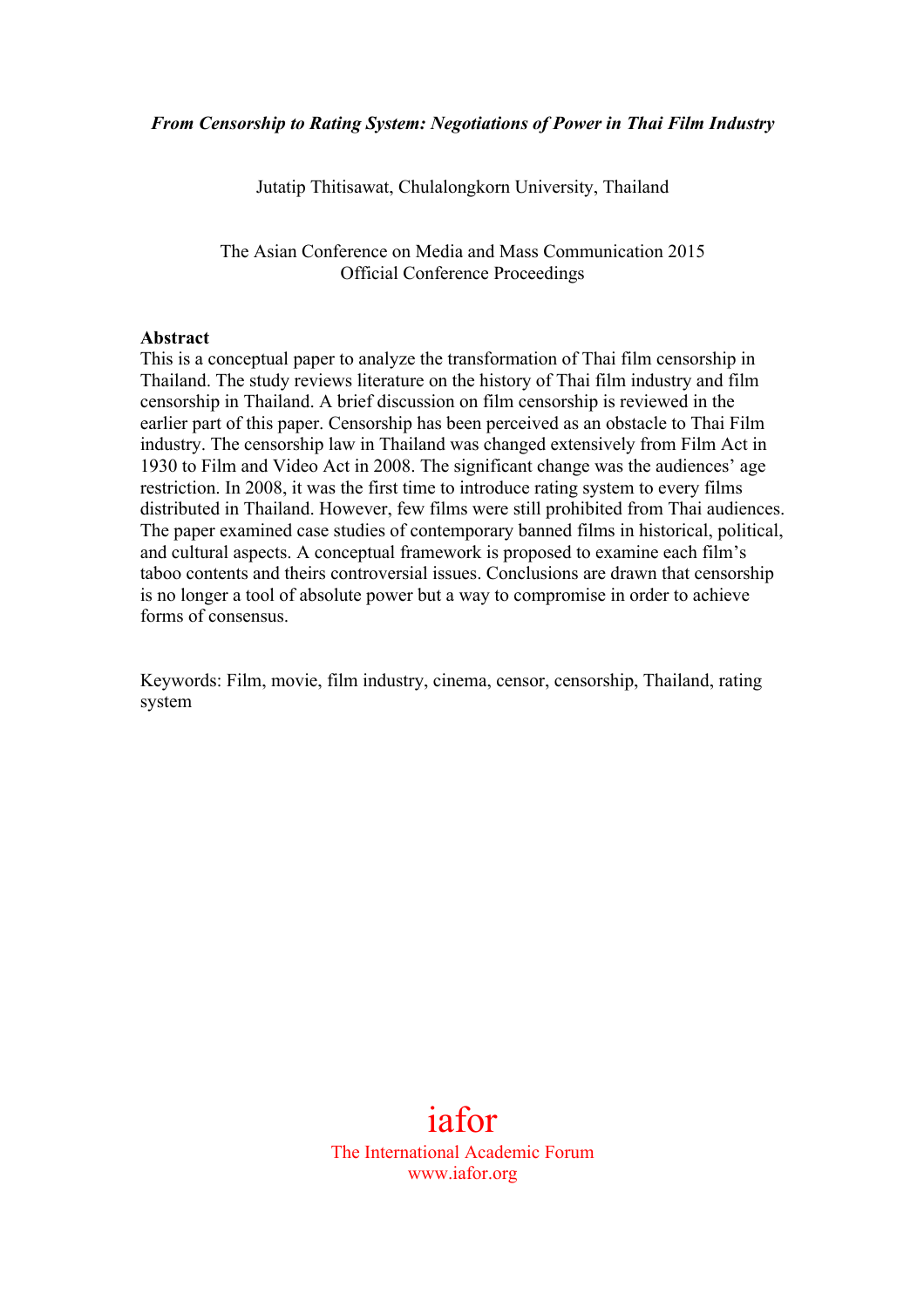# **Introduction**

Film is widely accepted as a medium with powerful influence among mass media. In 1895, *La Sortie des Usines Lumière (Workers Leaving the Lumière Factory)* of Auguste and Louis Lumière impressed and amazed audiences tremendously. Film as a new technology has become commercial products as well as aesthetic appeals. Consequently, film has been a popular entertainment medium for general public.

# **Thai film industry**

Thai film industry has been passed its best era and its worst era. During 70s and 80s, it was golden days for Thai films, average number of Thai film production was more than 100 films a year. However, in the early 1990s, the domestic production dropped incredibly. From 113 films in 1990, there were only 64 films in 1993. After the introduction of multiplex theaters in 1994 and the government cutback of foregime film import tax to one-third, only 10 baht per meter, in 2001 there were more than 300 multiplex theaters in Bangkok only. Most of the show were Hollywood films, rising from 78 films in 1991 to 223 films in 1999. On the other hand, Thai films constantly decreased to 9 films in 1999. **(**Chaiworaporn**,** Anchalee and Adam Knee**,** 2006)

Fortunately, after reaching the bottom point, Thai film began its recovery stage. There were several factors involved, such as new directors from other media fields, new film graduated directors, government agency of film promotion, and various film festivals. Furthermore, globalization made Thai films move growingly forward to international stages and foregime markets. **(**Chaiworaporn**,** Anchalee and Adam Knee**,** 2006)

# **Thai Film Censorship**

About film censorship, Thai government occasionally controlled pre- and postproduction stages of films before the first Film Act in 1930. Thailand was then ruled by Monarchy and the King hold absolute power. The first film starred by Thais but directed by foregimeers was *Suvarna of Siam*. Henry A. MacRae from Universal Studios, the US, was granted permission from King Rama VI to shoot this film, with Royal Railway Department as his facilitator. There was a record of a leading actress's self-censorship. She allowed only a touch at her hands, no other parts. She even prepared a long wood stick to measure the distance during intimacy scenes. Besides, the actress never traveled alone, but she must accompanied with department's staffs and her guardian. (Jumreanluk Tanawangnoi, 2001) It reflected cultural ideologies of women in Thai society as reserving their purity. Women were treated as objects of protection that were weak and dependent in a patriarchy society.

The film *Suvarna of Siam* was censored before it was exhibited. There was a scene about death sentence by beheaded. The shooting was relatively convincing and provoking people around the shooting location. News spread and the committee was set to examine the film. The result was the cut of that scene because they were afraid that foregimeers would thought of Thais as barbarians and cruelty. *Suvana of Siam* then was considered the first film to be censored cut before its first screening in 1923. A year after the film was shown in the US under the title *Kingdom of Heaven*. However, no record whether the controversial scene was in it or not. Consequently, this film led to censorship system later on. (Jumreanluk Tanawangnoi, 2001)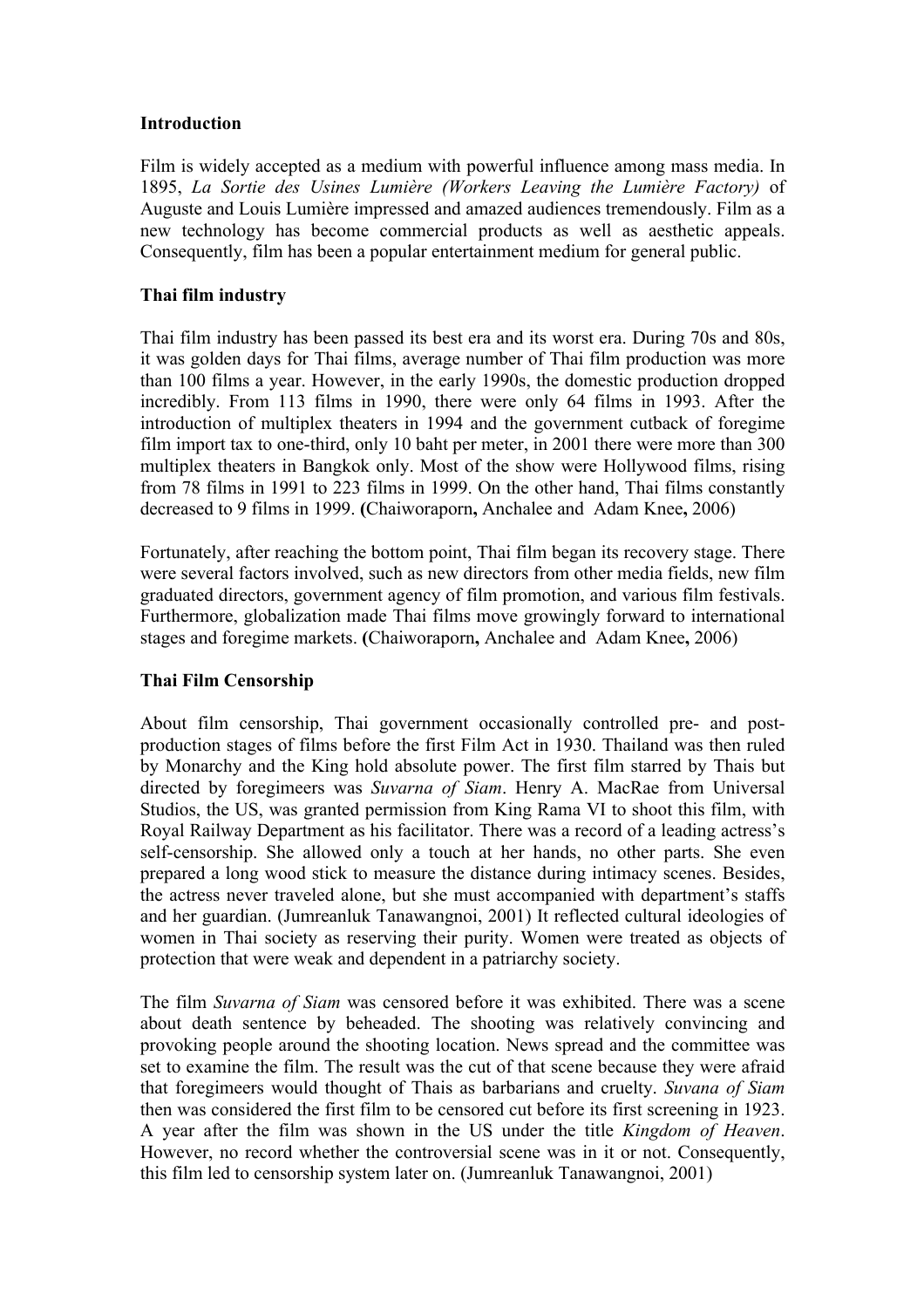In the regime of King Rama VII, the film *Um Nat Meud* (Dark Power) was granted permission from the king to screen under the suggestions of unfavorable scenes of prostitute brothels and Chinese secret society (Ung Yee). However, Police department examined the film and then banned it from public showing. The director edited and reshot the film before changing its name to *Cha Na Pan* (Win the Wicked). Though the police did not ban, Bangkokian theaters refused to screen it. Finally, the film was shown only in some small local theaters and cost the director a fortune. (Jumreanluk Tanawangnoi, 2001)

When Thai films presented more explicit erotic scenes, it led to criticism. One of the famous case was the film *Long Tang* (Lost). The film owners sued the newspaper that criticized their movie. The defendant declared that their opinions based on public interest since the film's content offended Thai nation and contradicted Thai moral and value in its explicit love scenes. The case was then dismissed. (Jumreanluk Tanawangnoi, 2001)

The films with national political contents were frequently received particular control. The film *Sri So Phon*, was produced during Thai and Indo-China conflicts. But when it was about to screen, there was no more conflicts. The film was suggested of not compromising with peace. Then it was re-edited and renamed as *Leard Thai* (Thai Blood). (Jumreanluk Tanawangnoi, 2001) The example was very similar to the recent case of *Boundary* which presented lives along Thai-Cambodian border and touched about the conflicts between the two nations.

## **Film Act 1930**

The thought about film control as to control the production and exhibition of films in Thailand was initiated years before Film Act 1930. The early reason was a films as a school for criminals but the newspapers tended to object this idea of censorship. Later, the opinions split into the supporters and the opponents.

The Film Act was originated in the regime of King Rama VI but issued in the regime of King Rama VII. In 1929, the movement for audience's age restriction was introduced for the first time. There were desires to forbid young children, restrict audience's age, permission with guardian's supervision, and ban baby care from theaters which were considered unhygienic. In addition, the film examination prior to screen was requested. Finally, Film Act was approved on 1930 and enacted on 1st April 1931 with the establishment of Film Censorship Board.

In 1932, Thailand was reformed from Absolute Monarchy to Democracy. During that year, Thai films were not produced. The production resumed later under Thai Film Act 1930 that endured uninterruptedly for more than 80 years. During its period, many Thai and foregime films were banned or cut. Mainstream filmmakers then avoided controversial contents and limited their films within few genres of comedy and ghost. The film act was considered an obstacle to the rising of Thai film industry.

Film Act 1930 then became outdated, especially the authorization of absolute control to a government body that was the police department. The curiosity was always about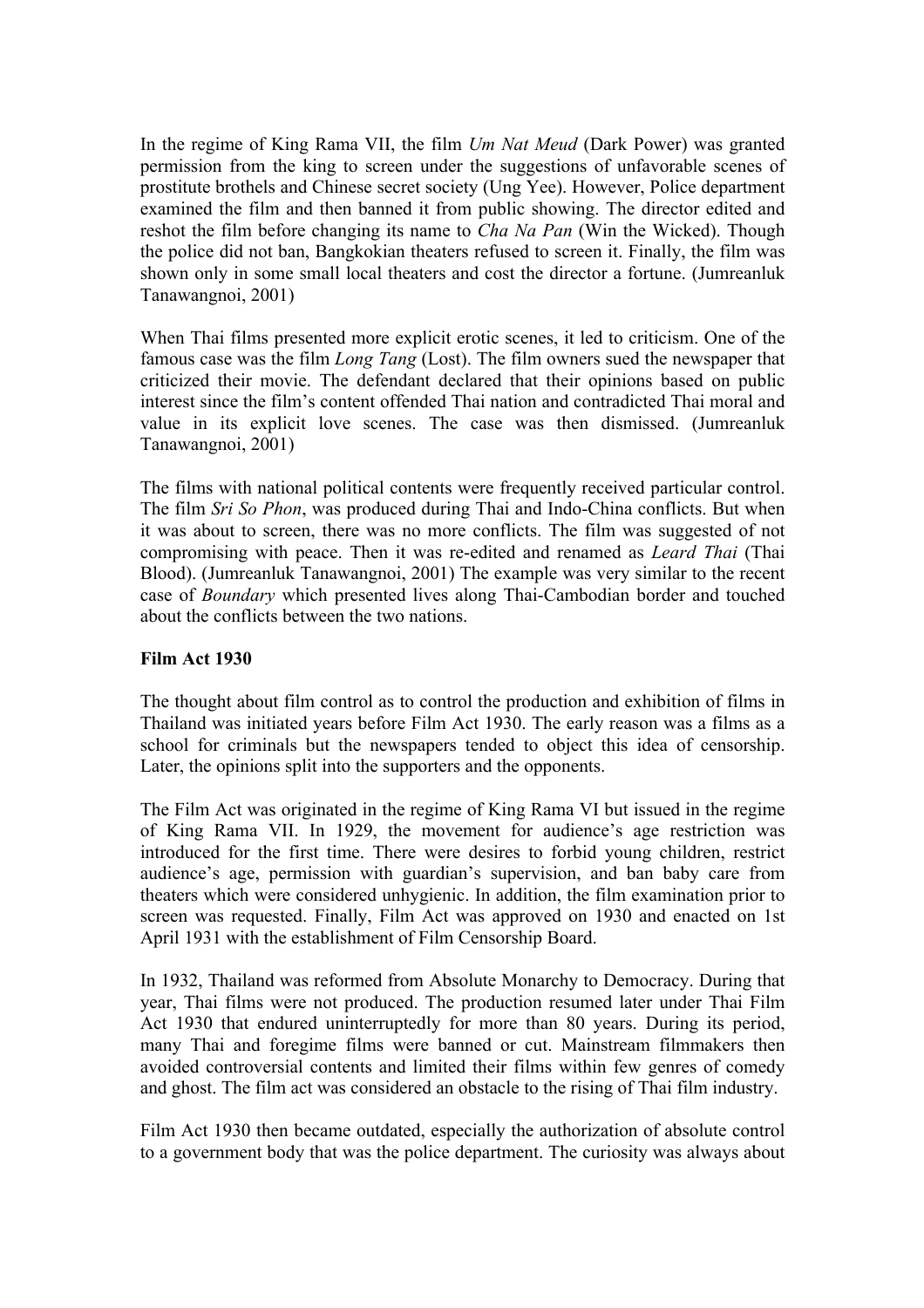the inconsistent standards, committees' qualifications, examination process, and challenge to citizen's right and freedom of expression and awareness.

The key interest was about the shift of censorship system to rating system which has been exercised in major western countries such as the US and the UK. Censorship system was considered directly affected imagination and creativity, limited a variety of film contents, and the ban-cut-erase method affected both film business and quality. In addition, censorship restricted the right and freedom of both filmmakers and film audiences as well as obstructed awareness and information access of individuals.

Whilw Thai films struggled along a century, Thailand passed from the revolution of 1932 through World War II. There were several coups and 23 prime ministers. However, the movement for change of Thai Film Act had been exercised continually. Since 1990, many forums hosted by government bodies, such as Public Relation Department and Religions-Art-Culture committees, in collaboration with social groups, private and business sectors, academics, students, and general public, aimed to draft a new film act with the rating system.

#### **Film and Video Act 2008**

A new film act was official on  $4<sup>th</sup>$  March 2008, during the government of the  $24<sup>th</sup>$ prime minister, and enacted 90 days later, named Film and Video Act 2008. The Ministry of Culture took responsible of film examination, no more police involvement. While drafting, Thai filmmakers hoped for audience's classification to give adults an access to made-for-adult films, at the same time, to protect children from inappropriate materials. The Act classified films into 7 ratings; 1) Support meant that a film enhanced learning and audience's attendants supported, 2) For general audience, 3) Appropriate for 13 up audience, 4) Appropriate for 15 up audience, 5) Appropriate for 18 up audience, 6) No audience under 20 allowed, and 7) Ban from public showing in Thailand.

The major issues went to the first and the last rating. For films rated support, it was like two sides of a coin. One side, it may help supporting film industry to earn more revenues with rating as a promotional tool. On the other hand, rating would become a powerful and influential tool to frame public opinions, to install dominant ideology, even lead to propaganda, and to provoke nationalism against the outer, such as minority, handicapped, or homosexual. Besides, nationalism-theme films as rated support might result in racism among nations and affect international relations.

Especially ban rating, which empowered committees to order change or cut before deciding classification, was considered an heir of the old censorship system and oppose to the learning and freedom of people. In fact, the production or distribution of obscenity or offensive media contents was already forbidden under the Thai Criminal Law about obscenity and pornography or state security, with far more strict punishment, and then ruled by court.

Film examinations board hold high responsibility as a license to control right and freedom of the whole nation. During the age of Film Act 1930, police department appointed the board from police and representatives from professional bodies related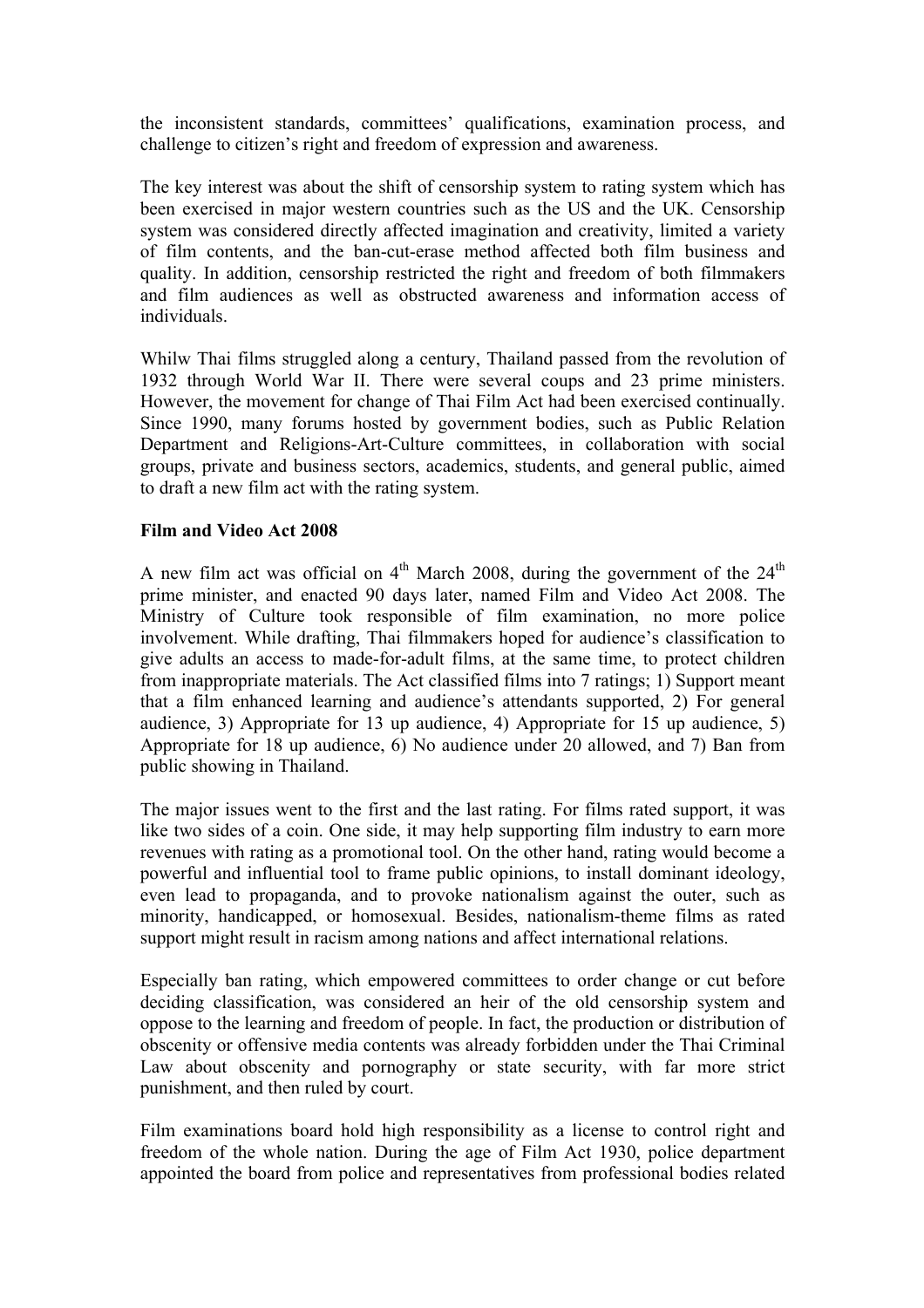to particular film contents, film and media experts, film academics, film associations, cultural committees, and consumer committees. However, Film and Video Act 2008 stated the board's conditions of 27 persons, divided into 16 government officials tided to their position and 11 non-government officials (except university professors) composed of 4 of film, video, and television experts and 7 juristic entity agents. The non-government committees were appointed by the Minister, a politician. The call for film examination board to become a free agency, non-government, has not yet been satisfied. The major change was that power to censor already moved from police department to ministry of culture, but nevertheless in government's hands.

# **Negotiations of Power**

Film as a cultural product is considered a part of ideology's mechanism to install frame of thinking and giving meaning to individuals and the world surrounded. There are dominant ideology, alternative ideology and anti-dominant ideology. Some films challenged a boundary of acceptable presentation as well as dominant ideology. Audience was required symptomatic reading beyond what was presented, what was seen, and what was heard.

*Saeng Sattawat (Syndromes and a Century)* was a film that wrestled with film control system from one act to another act, from censorship to rating system. In 2006, *Syndromes and a Century* was premiered in Venice International Film Festival. It was selected the Best Film of 2006 by *Film Comment, San Francisco Bay Guardian*, and *Cinema Scope*. In April 2007 the filmmakers summited *Syndromes and a Century* to Film Control Division, Police Department, in order to ask permission to screen it in Thailand. The board demanded a cut of 4 scenes but Apichartpong the director denied. The film reels were seized and retained at the division since then. However, the filmmaker did not give up. He challenged the power of the board by holding a discussion, signing a petition, and making press conference to call for rating system to replace censorship.

After Film and Video Act 2008 was enacted, Apichartpong decided to appeal to the new film board. The result was quite disappointing when the board asked for the cut of those 4 scenes and other 2 scenes. He consented in order to get the reels back. *Syndromes and a Century* (Thailand's Edition) was screened in 10<sup>th</sup> April 2008. The director added black scratched footage in replacement of censored scenes to remind audience of the darkness with destruction network and silence. "If the censorship still exists, we shall watch the movie this way," he said. He expected further argument about right of filmmaker as well as that of audience.

Subsequently, two Thai films were banned under Film and Video Act 2008. The first film was *Insects in the Backyard* by Tanvarin Sukapisit. The story was about a transsexual father and his two teenagers. Tanvarin asked for rating of no admission for audience under 20 but the film was rated BAN. *Insects in the Backyard* composed of several taboo contents, such as third-gender, sex, ungrateful-children, drugs, and child prostitutions. The director and leading star refused to make any cut and showed the film at many universities just for "academic purpose" that was an exception according to the law.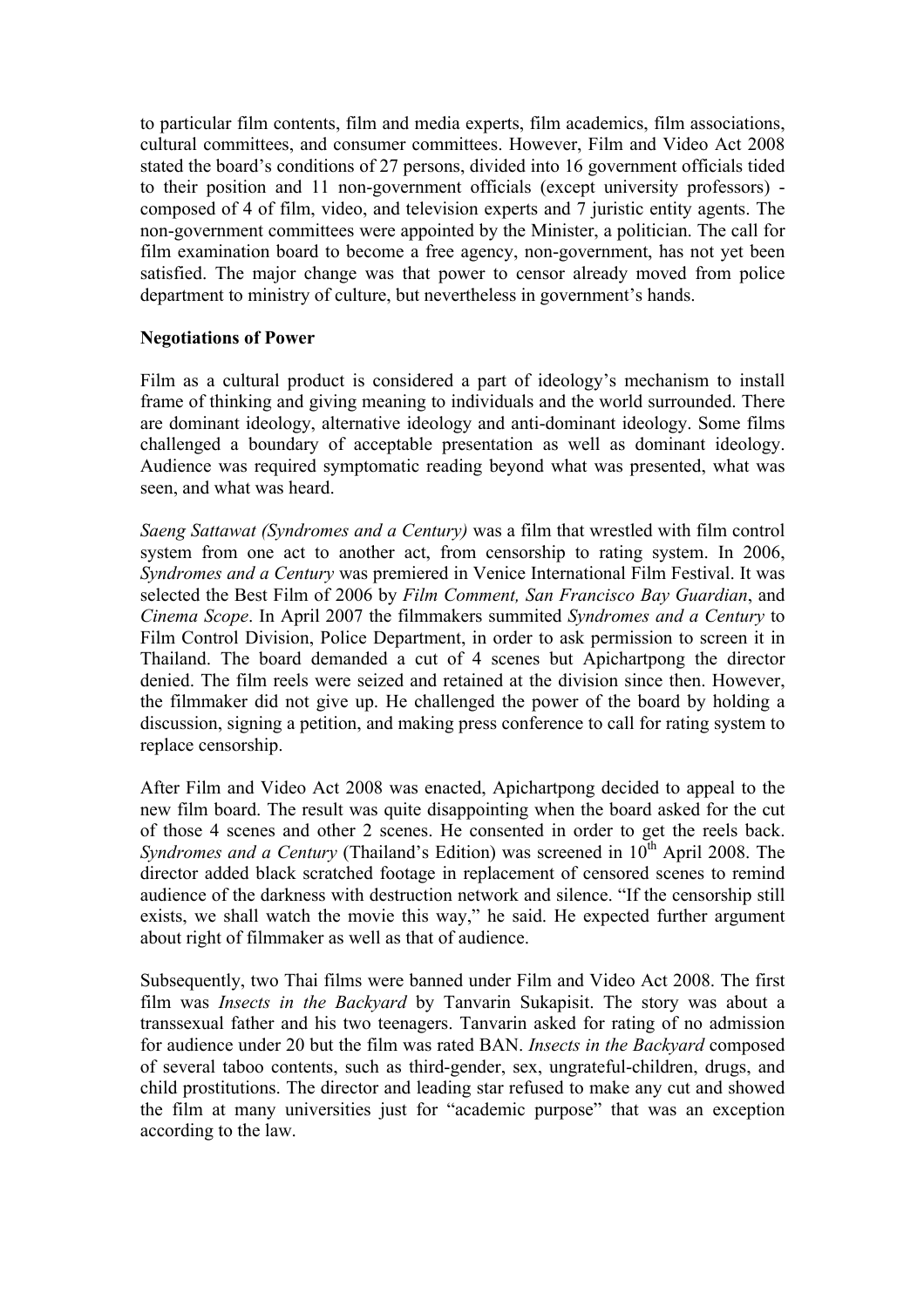The second film was banned titled *Shakespeare Must Die.* It was an independent film, written and directed by Samanrat Kanchnawanich (Ing K). Its plot was adapted from the play *Macbeth* by William Shakespeare. The narration of the film was a play in a play, simultaneously. There were 2 parts of stage play and outer contemporary world. The main character was Mekdeth a bureaucrat who overthrown king's power and crowned himself a new king. He obsessed with power and scared of uprising. Then he killed others to uphold his power. The whole story was told through the viewpoint of Boonrod. The irony was that the film was funded by Film Grant of Culture Ministry during Abisit's government, and the film was banned by the very same ministry during Yingluck's government (later government). The board pointed that *Shakespeare Must Die*'s contents might cause disunited among Thais.

Manit the producer showed his stunning that a film about moral, greed, power obsession, and over ambitious was banned in Thailand. The movie's theme was about a power-thirst leader with injustice power was then overthrown. It was a film of political criticism that was taboo issue in Thailand at that time.

Following the ban of the film *Shakespeare Must Die*, the filmmakers filmed a documentary film *Censors Must Die* showing the battle of the filmmakesr during the examination process which was full of secrets, confidential matters, and mysteries. *Censors Must Die* received a permission to screen without examination due to its factual film footage.

The last example of controversial films was *Pra Cha Tip Pa Thai* (*Paradoxcracy*), by Pen-Ek Rattanareung and Passakorn Pramoolvong. This film used simple technique of interview similar to television documentary but this kind of contents have never presented on Thai television. The film outline was according to timeline from 1932 Reform, the Bovorndej Rebel, World War, King Rama VIII, October 1973, May 1982, and present.

What was interesting about the film was not only its political contents which never expected to attract audience, but its presentation reflected the censorship system or film examination process. The first was to make the absence to be seen. The director showed moving images of persons' talking without sound. Besides, its English subtitles were marked black. It reflected Thai's democracy that there were still the unspeakable. The second was the jumped absence. There were a long period of time in Thai history that was opted out of the film. The third was interviewees without names. Although the film was narrated by an interview after an interview, their names were mentioned only once in the end credit. It was a diversity of opinions above conflicts. "What Thais should know the most, but know the least," repeated by the filmmakers.

#### **Conclusion**

Economically, film industry gains tremendous revenues. It was one of products and services of creative culture industry of every country, including Thailand. From case studies, directors did not take censorship or rating system for granted. They challenged power of censors as well as a boundary of acceptable presentation. While battling with the structure, they also negotiated with themselves. We can assume that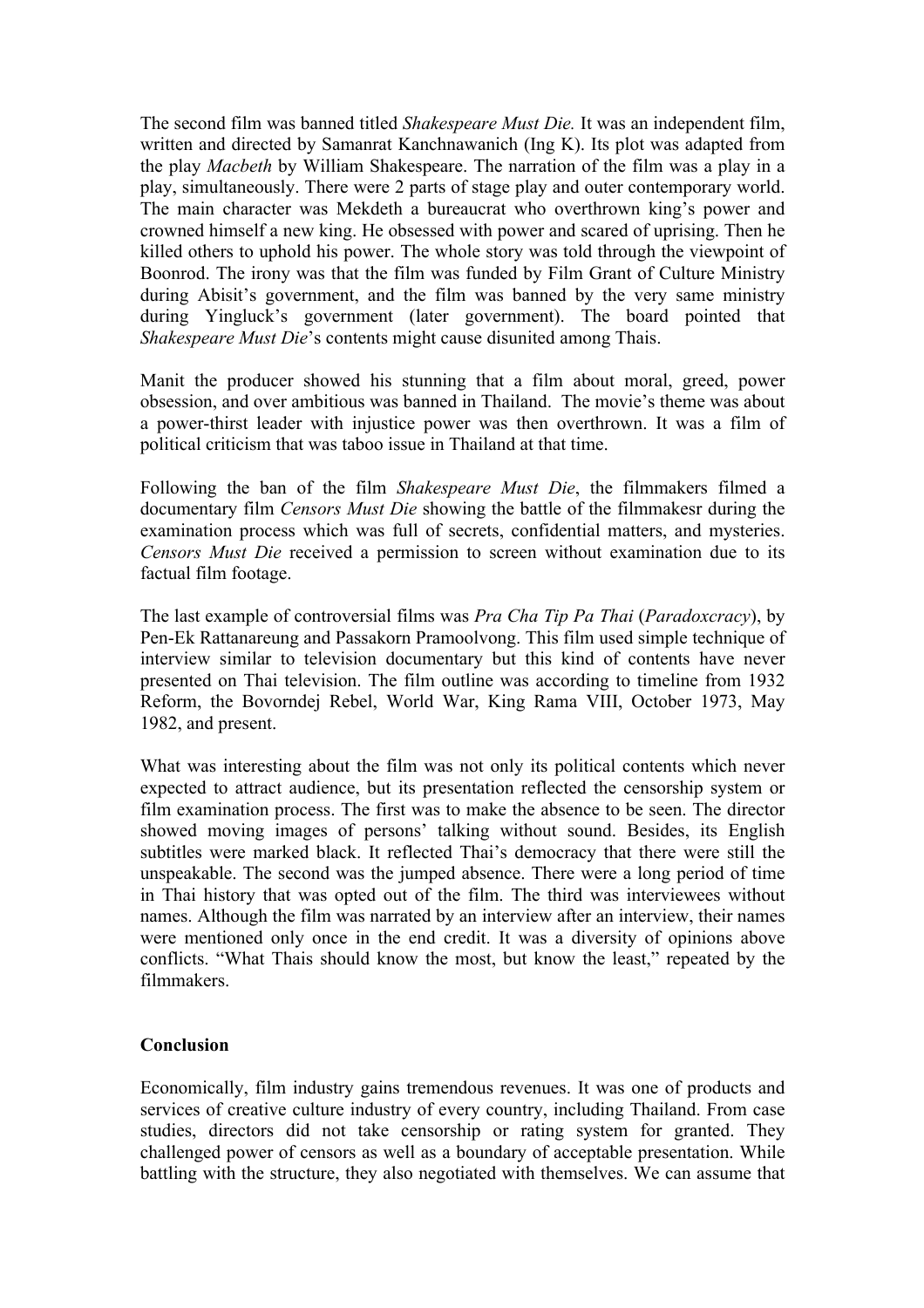censorship is no longer a tool of absolute power. The filmmakers have begun to challenge the power of the censor gradually, even darkness or silence can deliver the messages untold. In the world or globalization, audience plays an important role to drive the change. Negotiations of power is a way to compromise the conflicts in order to achieve some forms of consensus among every party, not only in a censorship room but also inside an individual, as in self-censorship as well.